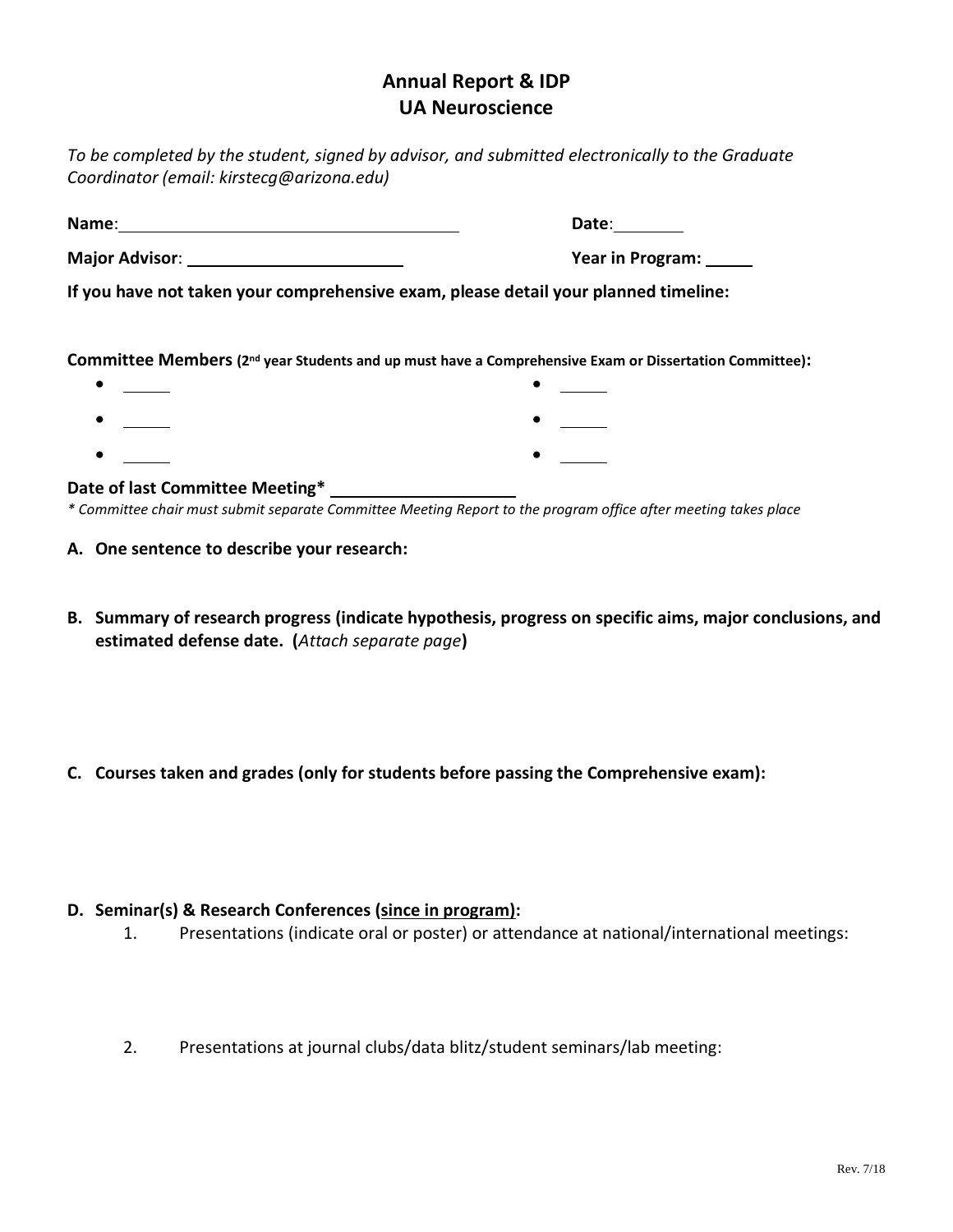- 3. Other science-related presentations on or off campus:
- **E. Papers published (before and since in program):**

**F. Papers submitted or in preparation:**

# **G. Honors & Awards (since in program):**

- 1. Honors:
- 2. Awards (including awarded scholarships, fellowships, grants, etc):
- 3. Invited Lectures
- **1. Scholarships, Fellowships and Grants:** 
	- 1. Current
	- 2. Pending
	- 3. Past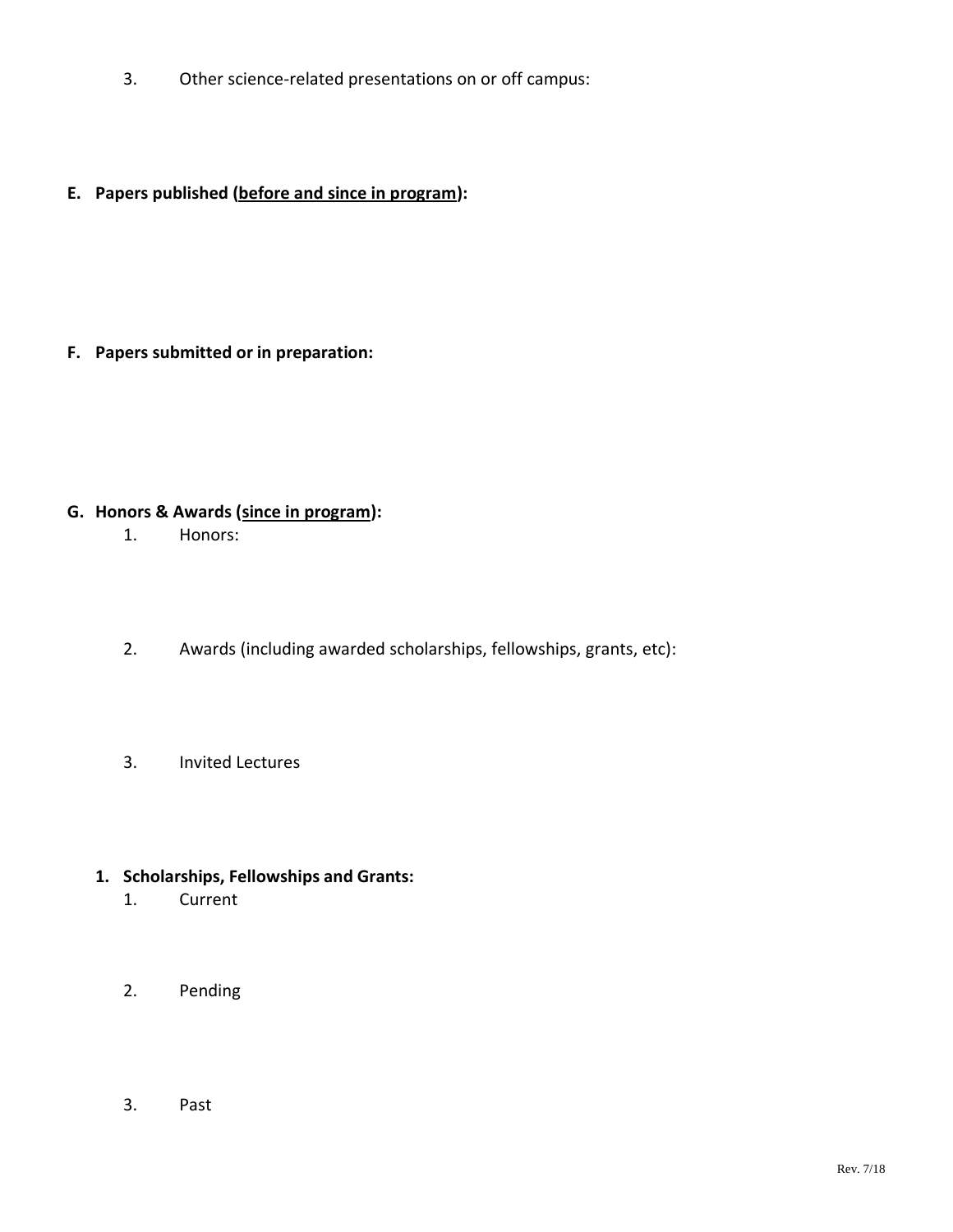**H. TAships, and other teaching experiences since in the program:**

**I. Outreach activities (since in program, please include date and place):**

J. **Goals for the year (specific aims towards defense):**

K. **Career Plans/Planning:**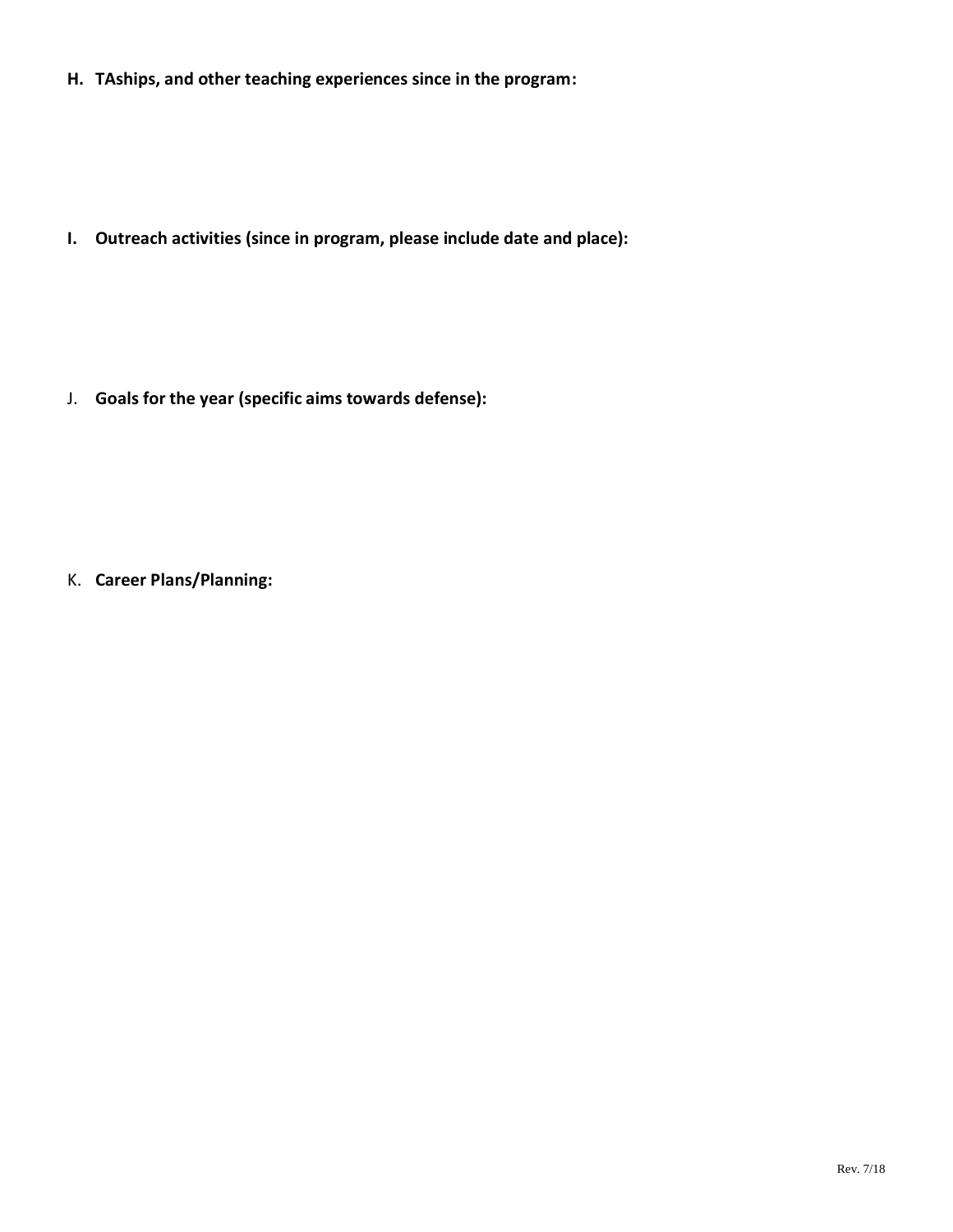**Annual Individual Development Plan (IDP) -** IDPs provide a planning process that identifies both professional development needs and career objectives. IDPs should serve as a tool to help facilitate communication between trainees and their mentors.

#### **Part 1. Please state your career goals and evaluate your progress during the past year.**

What month and year do you hope to finish your graduate degree?

What is your "Next Step Career Goal" (postdoctoral training, job, etc.)?

What is your "Long Term Career Goal" (academic, industry, teaching)?

If your career goals have changed in the past year list why:

Provide a brief overview of your research project and major accomplishments in the past year:

What were your main goals for the past year?

Which goals did you meet? If you did not meet a goal, why not?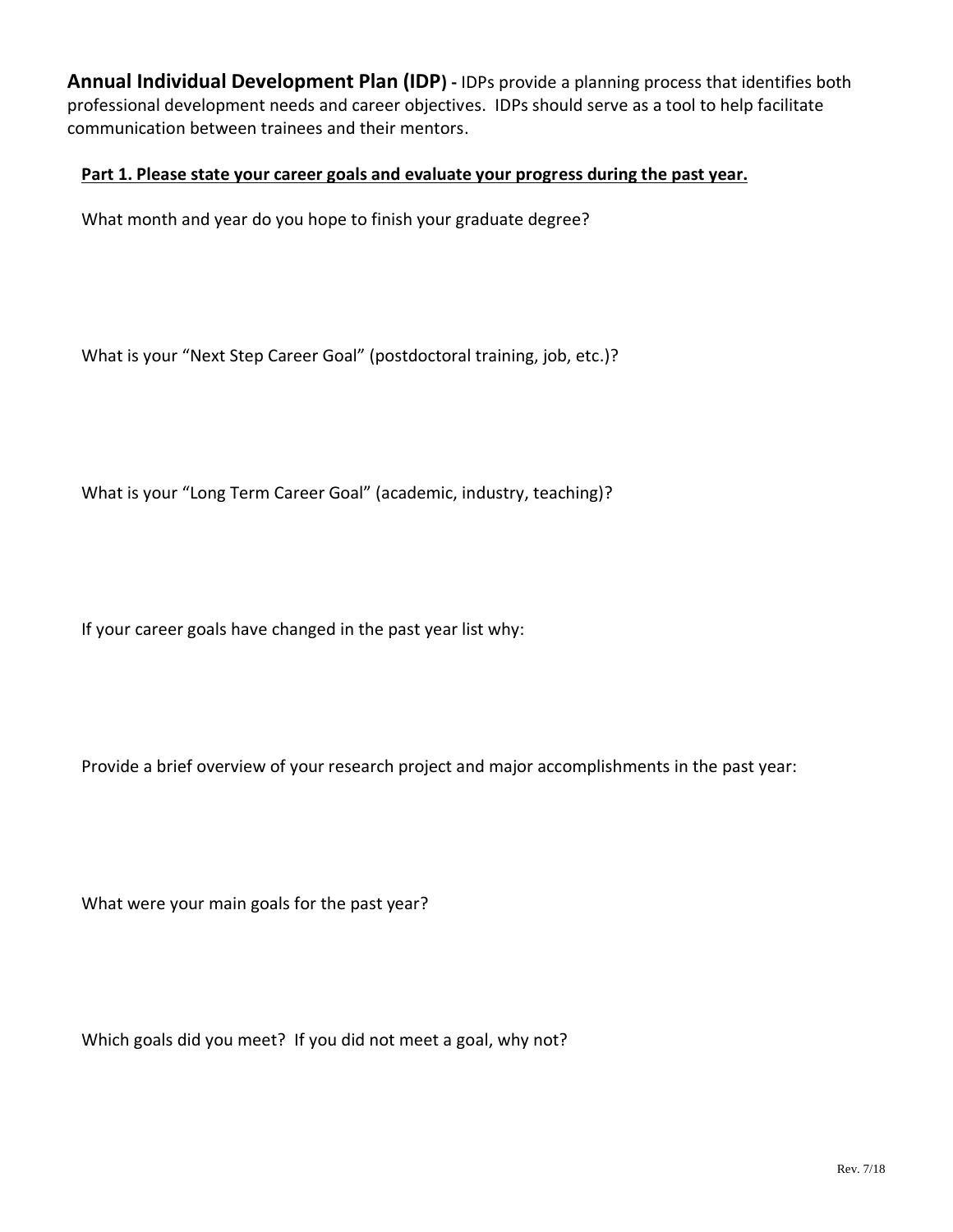New areas of research or technical expertise acquired in the past year:

### **Part 2. Setting goals and objectives for the next year.**

#### **A. Setting Goals: Research Projects**

What are the scientific questions that you will be working towards answer in the next year? These may be individual papers (or figures within a single paper) that you aim to publish.

What are the experimental approaches that you are currently pursuing? Are there other approaches that you could try? Are there additional more promising experiments that you should be doing?

We all know science doesn't follow timelines, but it's important to set limits and goals. How long are you willing to keep trying before you drop each of these experiments/projects? What result or deadline will trigger when you being the next approach?

#### **Scientific question:**

| Experimental approach (current and potential) | Time management | Overall priority |
|-----------------------------------------------|-----------------|------------------|
|                                               |                 |                  |
|                                               |                 |                  |
|                                               |                 |                  |
|                                               |                 |                  |

#### **Scientific question:**

| Experimental approach (current and potential) | Time management | Overall priority |
|-----------------------------------------------|-----------------|------------------|
|                                               |                 |                  |
|                                               |                 |                  |
|                                               |                 |                  |
|                                               |                 |                  |

#### **Scientific question:**

| Experimental approach (current and potential) | Time management | Overall priority |
|-----------------------------------------------|-----------------|------------------|
|                                               |                 |                  |
|                                               |                 |                  |
|                                               |                 |                  |
|                                               |                 |                  |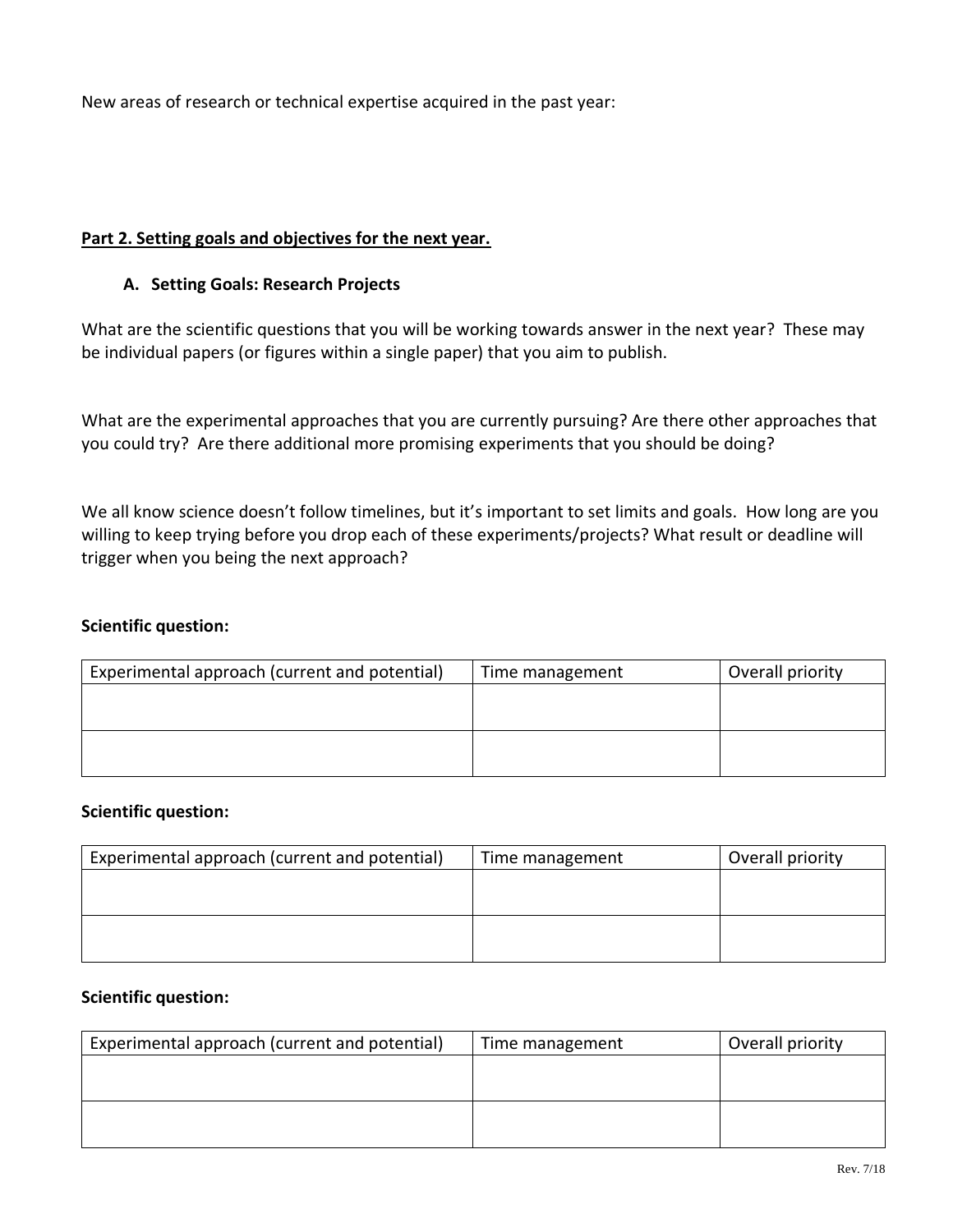# **B. Setting Goals: Scientific Knowledge**

In what areas do you want to acquire more scientific knowledge?

Do you plan to do more reading in this area? Discuss with specialists? Attend conferences?

How much time do you think you will need to set aside (per week, per month, etc)? Is there an event or time by which you'd like to have achieved this knowledge goal?

| Knowledge area | Method for knowledge<br>development | Time management | Overall priority |
|----------------|-------------------------------------|-----------------|------------------|
|                |                                     |                 |                  |
|                |                                     |                 |                  |
|                |                                     |                 |                  |

#### **C. Setting Goals: Research/Laboratory Skills**

What further **research-related** or **laboratory skills** do you need to acquire to be successful in this step of your career and in the next step?

How will you gain exposure to those skills?

How much time will you set aside to work on developing this skill (per week, per month, etc.)? Set a date by which you would like to reach your desired level of competency in this skill.

| Research/Laboratory | Method for skill development | Time management | Overall  |
|---------------------|------------------------------|-----------------|----------|
| <b>Skills</b>       |                              |                 | priority |
|                     |                              |                 |          |
|                     |                              |                 |          |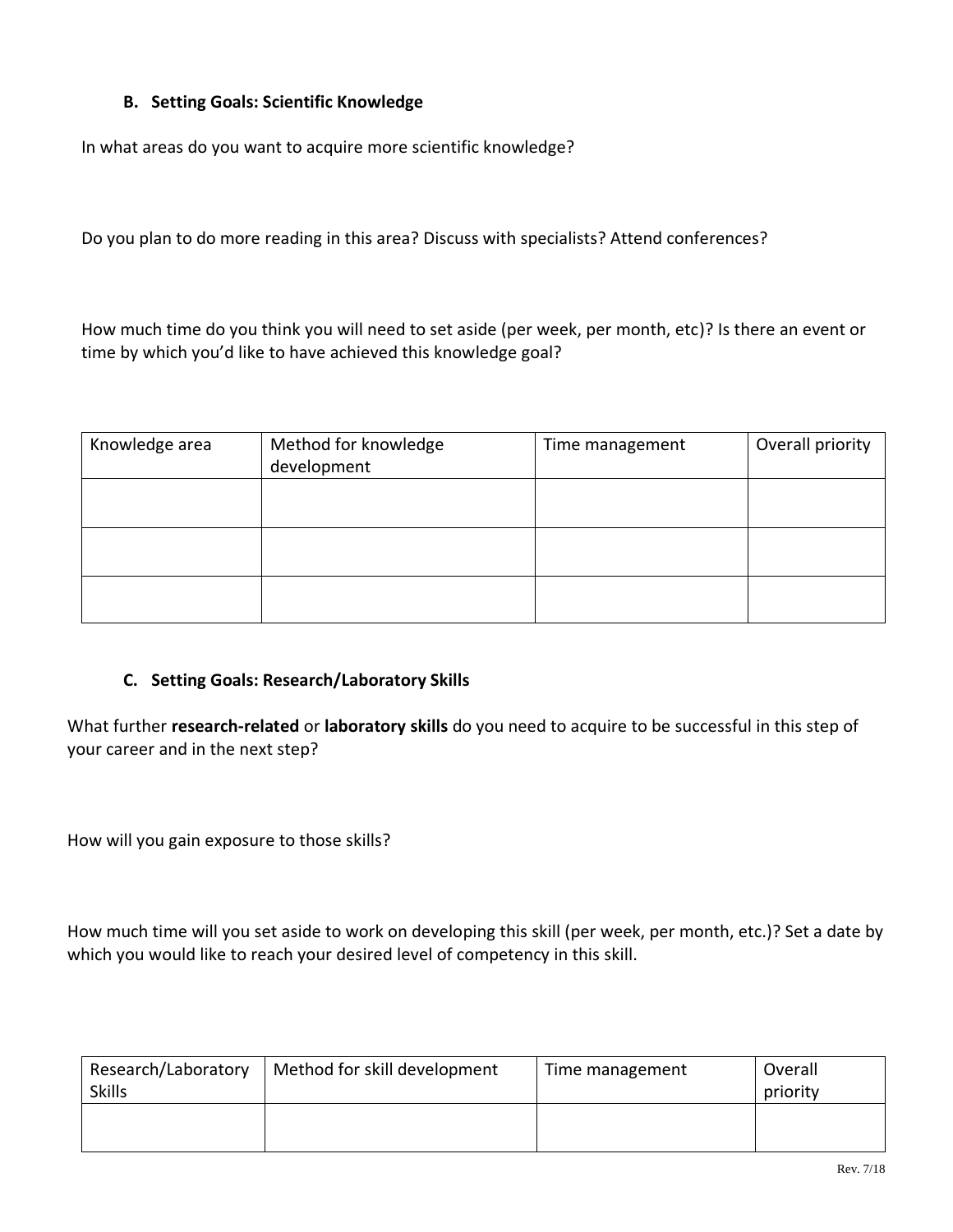### **D. Setting Goals: Oral Presentation Projects and Skills**

What talks and posters do you plan to present in the next year? (at lab meetings, journal clubs, in-house seminars a scientific meetings)

When will this presentation take place? When should you begin preparing?

| Presentation projects | Time management | Overall priority |
|-----------------------|-----------------|------------------|
|                       |                 |                  |
|                       |                 |                  |
|                       |                 |                  |

Are there specific presentation skills you would like to work on in the coming year?

What will you do to develop this skills? (attend professional development workshops, volunteer to give more presentations, attain feedback from mentors and peers)

How much time will you set aside to work on developing this skill (per week, per month, etc.)? Set a date by which you'd like to reach your desired level of competency in this skill.

| <b>Presentation skills</b> | Method for skill development | Time management | Overall priority |
|----------------------------|------------------------------|-----------------|------------------|
|                            |                              |                 |                  |
|                            |                              |                 |                  |
|                            |                              |                 |                  |
|                            |                              |                 |                  |
|                            |                              |                 |                  |
|                            |                              |                 |                  |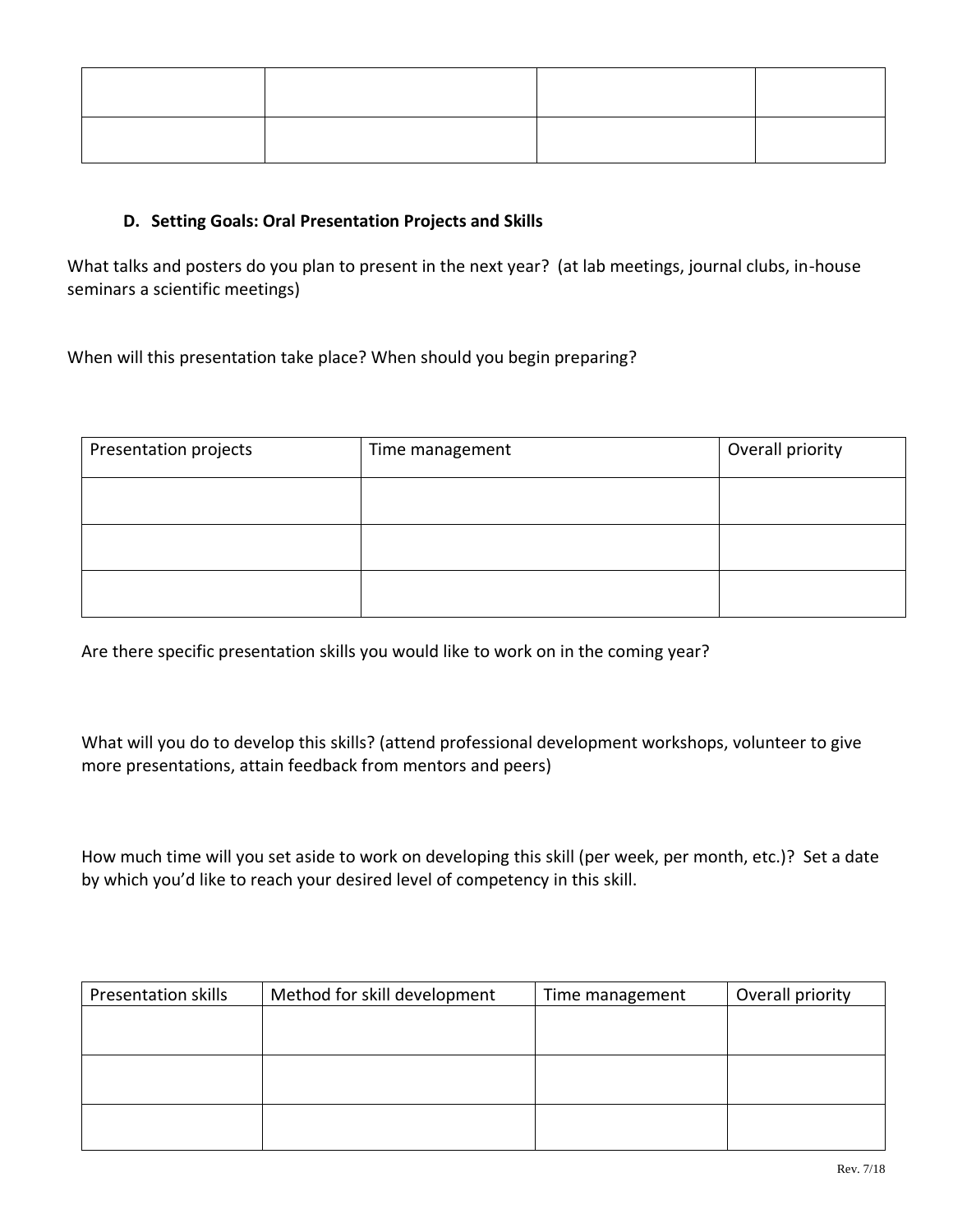# **E. Setting Goals: Writing Projects and Skills**

Are there any writing projects that you will continuing or initiating this year? (fellowships, manuscripts, grants)

List the stages and sub-steps towards finishing the project. Set goals/deadlines for each stage within the writing process.

| Writing projects | Time management | Overall priority |
|------------------|-----------------|------------------|
|                  |                 |                  |
|                  |                 |                  |
|                  |                 |                  |

Are there specific writing skills you would like ot work on in the coming year?

What will you do to develop these skills? (writing workshops, practice writing projects, seeking editing assistance)

How much time will you set aside to work on developing this skill (per week, per month, etc.)? Set a date by which you'd like to reach your desired level of competency in this skill.

| Writing skills area | Method for skill development | Time management | Overall<br>priority |
|---------------------|------------------------------|-----------------|---------------------|
|                     |                              |                 |                     |
|                     |                              |                 |                     |
|                     |                              |                 |                     |
|                     |                              |                 |                     |
|                     |                              |                 |                     |
|                     |                              |                 |                     |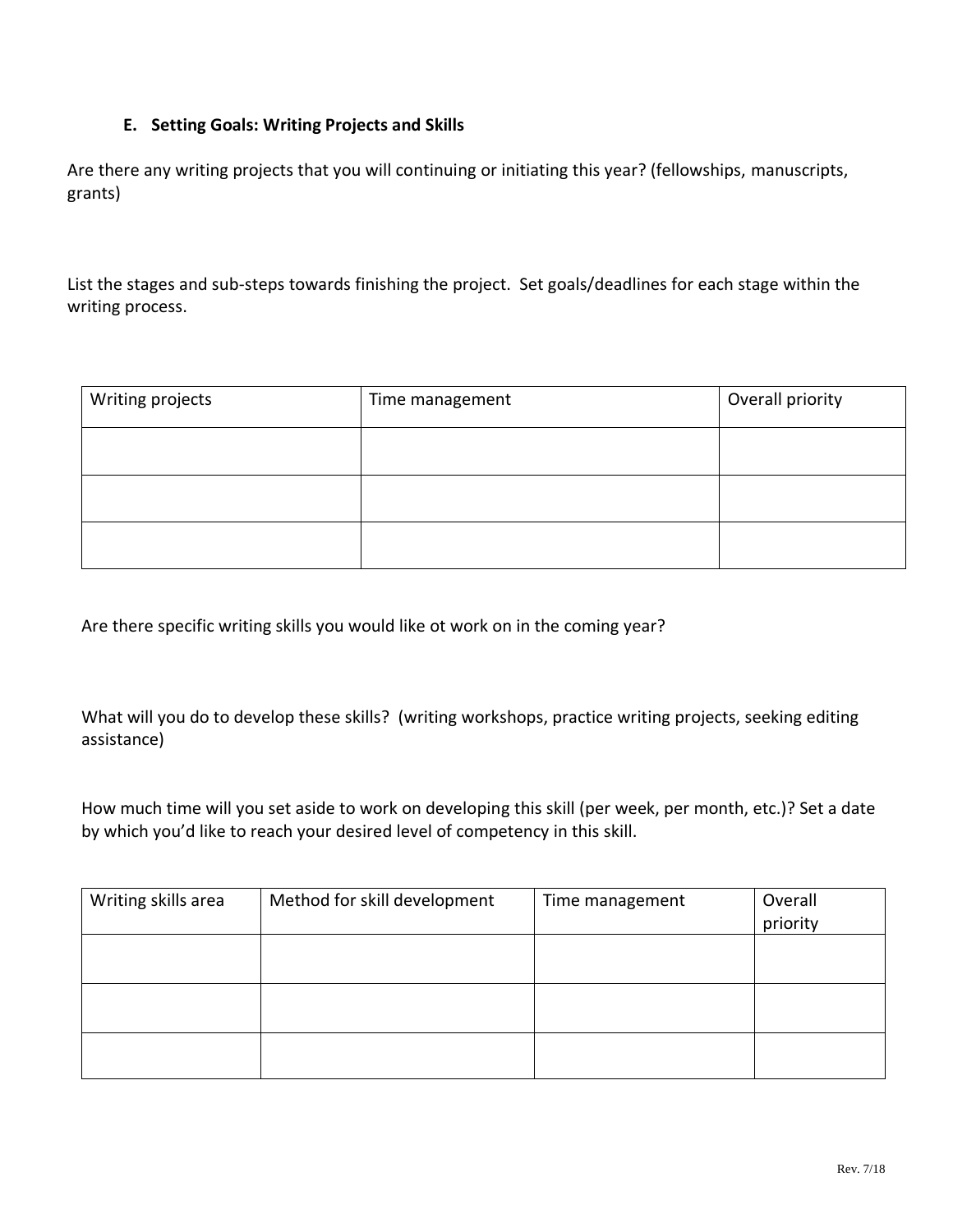### **F. Setting Goals: Leadership, Interpersonal, and Communication Skills**

What specific skills do you need to acquire or improve? What specific skills will you work on in the coming year? (reference your *Learning Outcomes Assessment*)

How will you work to develop these skills? (examples: attend workshops/seminars, seek advice of mentors/colleges or advisors/counselors, ask to lead meetings and seek feedback, seek leadership positions on your campus or in a professional society.)

How much time will you set aside to work on developing this skill? How will this affect the time you can dedicate to your research and other goals?

| Leadership<br>interpersonal and<br>communication skills | Method for skill development | Time management | Overall<br>priority |
|---------------------------------------------------------|------------------------------|-----------------|---------------------|
|                                                         |                              |                 |                     |
|                                                         |                              |                 |                     |
|                                                         |                              |                 |                     |

#### **G. Setting Goals: Career Development Projects**

List activities that you will complete during the next year to learn more about and move closer to your major career goal. (attend workshops, advice from counselors, conduct informational interviews with people in your desired career path, read/research potential career paths).

During what months do you plan to do these activities? How will this affect the time you can dedicate to your research and other goals?

| <b>Career Development Projects</b> | Time management | Overall priority |
|------------------------------------|-----------------|------------------|
|                                    |                 |                  |
|                                    |                 |                  |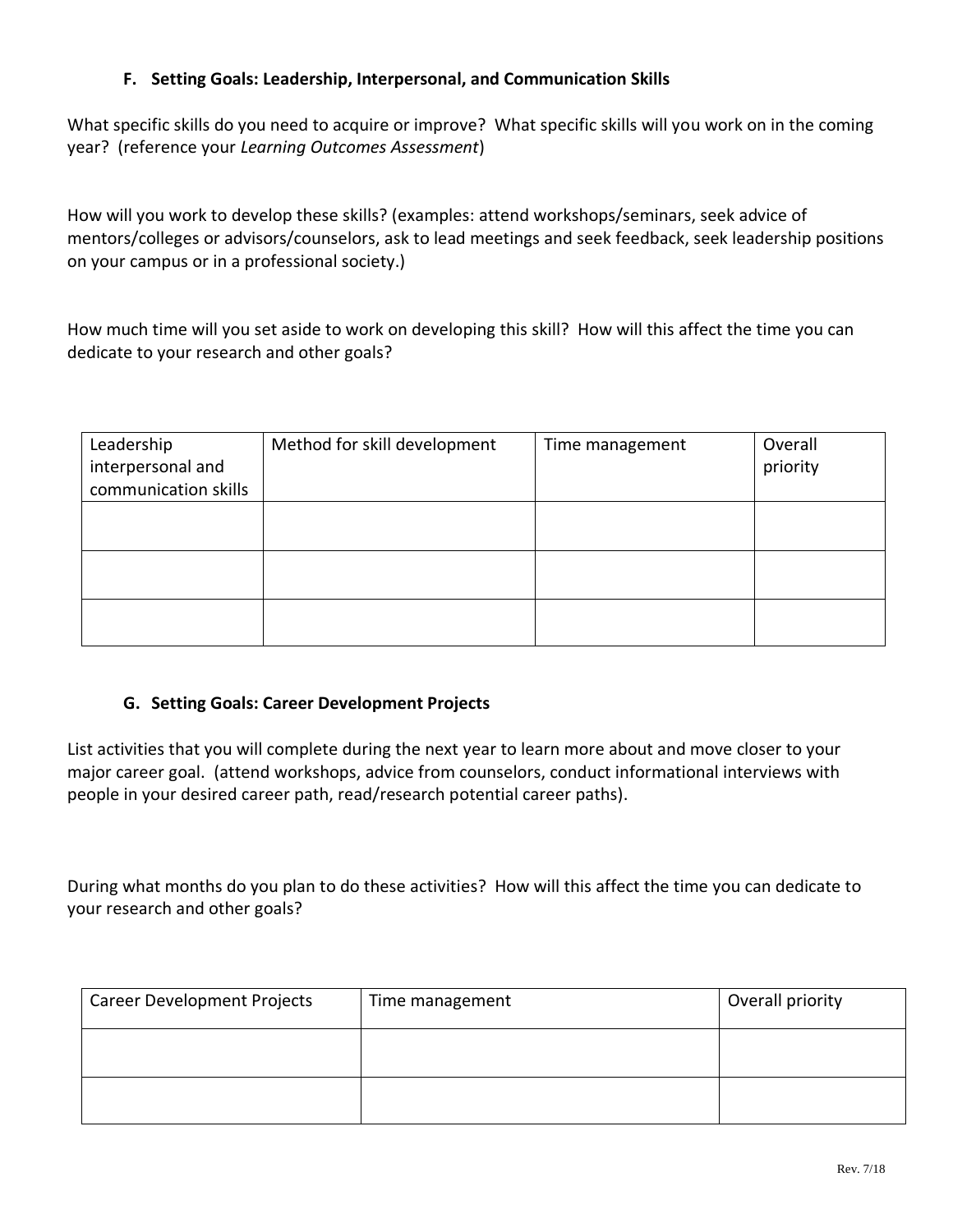#### **H. Setting Goals: Time Management**

How many hours do you spending per week doing work-related activities?

- 1. Is this a good balance to achieve your goals at work and in your personal life?
- 2. Do you want to increase or decrease this time in the coming year?

Provide a *rough estimate* of your time: What % of your time at work was spent on each of the following activities *during the past year*?

| <b>Advancing Your Research</b>              |  |  |
|---------------------------------------------|--|--|
| Performing research                         |  |  |
| Discussing your research with others        |  |  |
| Attending science seminars                  |  |  |
| Attending conferences                       |  |  |
| Reading in your field                       |  |  |
| Reading to expand knowledge of other fields |  |  |
| Writing papers or grants                    |  |  |
| Other lab management, lab duties            |  |  |
| <b>Teaching, Mentoring, and Leadership</b>  |  |  |
| Teaching in the classroom                   |  |  |
| Mentoring in the lab                        |  |  |
| Volunteering or leadership activities       |  |  |
| <b>Career and Professional Development</b>  |  |  |
| Attending training/career development       |  |  |
| seminars                                    |  |  |
| Networking to promote your goals            |  |  |
| Career exploration                          |  |  |
| Job search activities (includes CV writing) |  |  |
| Socializing, emails, other not directly     |  |  |
| promoting your goals.                       |  |  |
| Other:                                      |  |  |

3. To reach your goals, how would you like to change the

amount of time you spending on each of these types of activities (*increase, same, decrease*)?

4. What is your goal for % of time (*rough estimate*) spent on each activity for *this coming year*?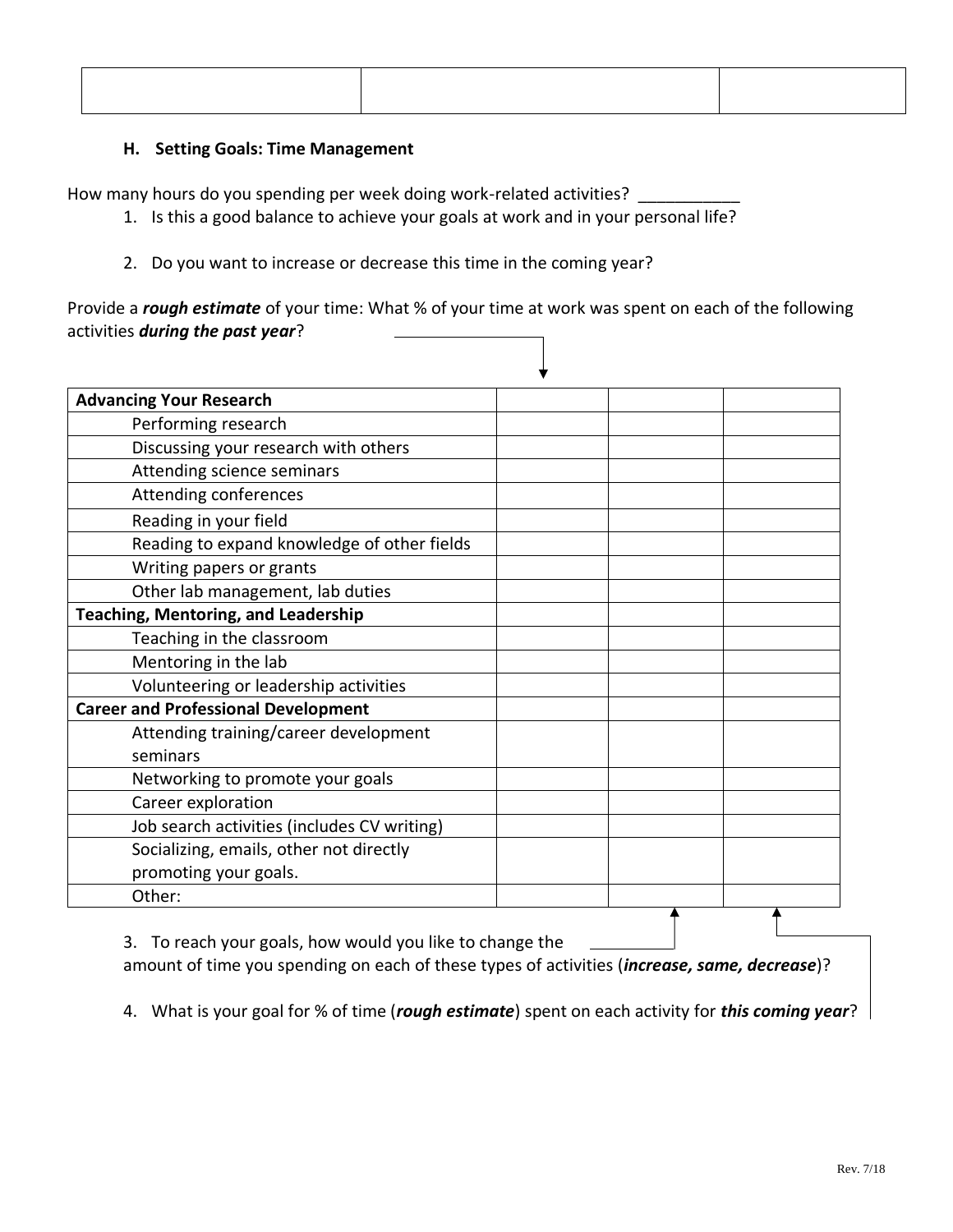### **Prioritizing Your Goals**

Looking back at the tables, identify the project and skills-development goals that you feel belong in your Top 10 priority list. **Star these goals in the "Overall Priority" box,** or number them in order of priority.

#### **Identifying Methods for Assessing Whether You have Met Your Goals**

When setting goals for skills development, decide on a concrete method for how you will identify whether you have reached these goals. How will you be certain that you have acquired your desired competency in these skills?

List your top-priority goals for *skills development* in this table and how you will assess whether you have accomplished each goal.

| To-priority skill to be developed | Method for assessment of skill development | When and how often<br>will you do this<br>assessment? |
|-----------------------------------|--------------------------------------------|-------------------------------------------------------|
|                                   |                                            |                                                       |
|                                   |                                            |                                                       |
|                                   |                                            |                                                       |
|                                   |                                            |                                                       |

#### **Making a Plan**

Create a month-by-moth timeline for the next twelve months, integrating your top-priority projects and skills development goals that you identified in the "overall priority" boxes. After you are finished, add any deadlines or important dates from this timeline to your daily calendar. (Somehow please remind yourself of your goals and timelines)

**UPDATE your CV** and attach it to this document.